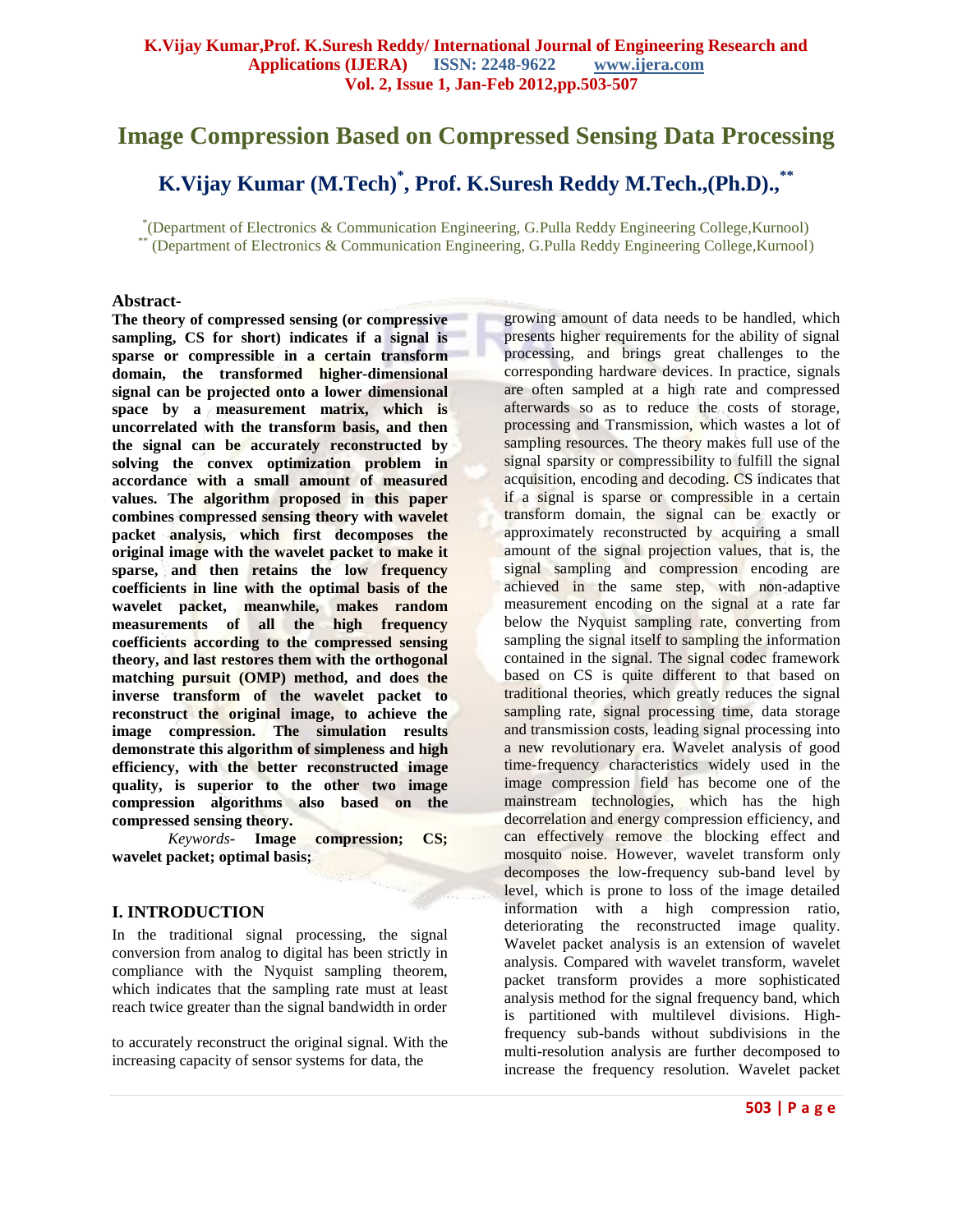## **K.Vijay Kumar,Prof. K.Suresh Reddy/ International Journal of Engineering Research and Applications (IJERA) ISSN: 2248-9622 www.ijera.com Vol. 2, Issue 1, Jan-Feb 2012,pp.503-507**

analysis can also adaptively select the appropriate frequency band according to the characteristics of the analyzed signal to match the signal so as to increase the time-frequency resolution. The algorithm proposed in this paper combines compressed sensing theory with wavelet packet analysis, which first decomposes the original image with the wavelet packet to make it sparse, and then retains the lowfrequency coefficients in line with the optimal basis of the wavelet packet, meanwhile, makes measurement encoding on all the high-frequency coefficients in accordance with the compressed sensing theory, and last restores them with the orthogonal matching pursuit (OMP) method, and does the wavelet packet inverse transform to reconstruct the original image, to accomplish the image compression.

## **II. THE ALGORITHM PRINCIPLE**

#### *A. Compressed Sensing Theory*

If  $x \in R^{N \times 1}$  is a one-dimensional signal, it can be expanded by a group of orthogonal basis (e.g., wavelet packet basis)  $\Psi = {\Psi_1, \Psi_2, ..., \Psi_N}$ , *i.e.* 

$$
x = \sum_{k=1}^{N} \Psi_k y_k = \Psi y \tag{1}
$$

Where  $y_k = \langle x, \Psi_k \rangle$ , whose inverse transform is  $x = \Psi^H y$  and  $\Psi \Psi^H = \Psi^H \Psi = I$ , therein  $\Psi \in C^{N \times N}$ , and I is the identity matrix. When the expansion of  $\bar{x}$  only contains the number of  $K \ll$ N nonzero coefficients  $y_k$  on the basis of  $\Psi$ , define  $\Psi$  as the sparse basis of x.

Generally, the signal itself is not sparse, but its coefficients by a certain transformation can be considered sparse. For example, implement wavelet packet transform to the signal  $\bar{x}$ , then retain the number of K larger components of its coefficients, while, set the other  $N - K$  components (which make much less constructions to the signal reconstruction) zeros, and execute wavelet packet inverse transform to reconstruct the approximate signal. In this manner, the signal x can be considered as of K-sparsity on the wavelet packet basis of  $\Psi$ .

Towards the signal  $x$ , project it onto a group of measurement vectors  $\Phi = {\phi_1, \phi_2, ..., \phi_M}$ , and obtain its M line

in its M linear measurement, i.e.  

$$
s = \Phi x
$$
 (2)

Where  $\Phi \in \mathbb{R}^{M \times N}$ , and each line of  $\Phi$  can be regarded as a sensor, which multiplies the signal *x* and picks up a part of its information. In accordance with the M measurements s and

vectors  $\Phi$ , the original signal can be reconstructed.

With the substitution of Equation (1) into Equation (2), deduce the following equation

$$
s = \Phi \Psi y = \Theta y \tag{3}
$$

Where  $\Theta = \Phi \Psi$  is a M×N matrix.

As stated above, CS reduces the N dimensional signal x to the M -dimensional measurement signal S . In Equation (2), the

number of unknowns N is greater than the number of equations M , therefore, the direct solution of Equation  $(2)$  to reconstruct X cannot be the define solution. However, In Equation (3), y is of Ksparsity, only containing the number of

K nonzero coefficients, and  $K < M \le N$ , thus, y can be derived from solving the inverse problem of Equation (3) by the existing sparse decomposition algorithms, and then x can be reconstructed through Equation (1).

The literature points out, in order to ensure the algorithm convergence,  $\Theta$  in Equation (3) must satisfy the RIP (restricted isometric property) criterion, that is, for any vector  $u$  of strict Ksparsity,  $\Theta$  satisfies

$$
1 - \varepsilon \le \frac{\Box \Theta u \Box_2}{\Box u \Box_2} \le 1 + \varepsilon. \tag{4}
$$

Where  $\varepsilon > 0$ . An equivalent criterion to RIP is that the measurement matrix  $\Theta$  and the sparse matrix  $\psi$ are irrelevant to each other.

For the CS theory, its inverse process of reconstruction is to solve the following optimization issue based on the  $l_0$  norm

$$
\min \Box \ y \Box_{0}, s.t. \Phi \Psi y = s. \tag{5}
$$

But the solution of  $l_0$  norm is a NP-hard (nondeterministic polynomial) issue, so convert it to the solution of the following optimization issue based on the  $l_1$  norm

$$
\min \Box \, y \, \Box_{1}, s.t. \Phi \Psi y = s \,. \tag{6}
$$

The current commonly used methods for solving the issue above include MP (matching pursuit), OMP (orthogonal matching pursuit), CP (chaining pursuit), GP (gradient projection) and so on.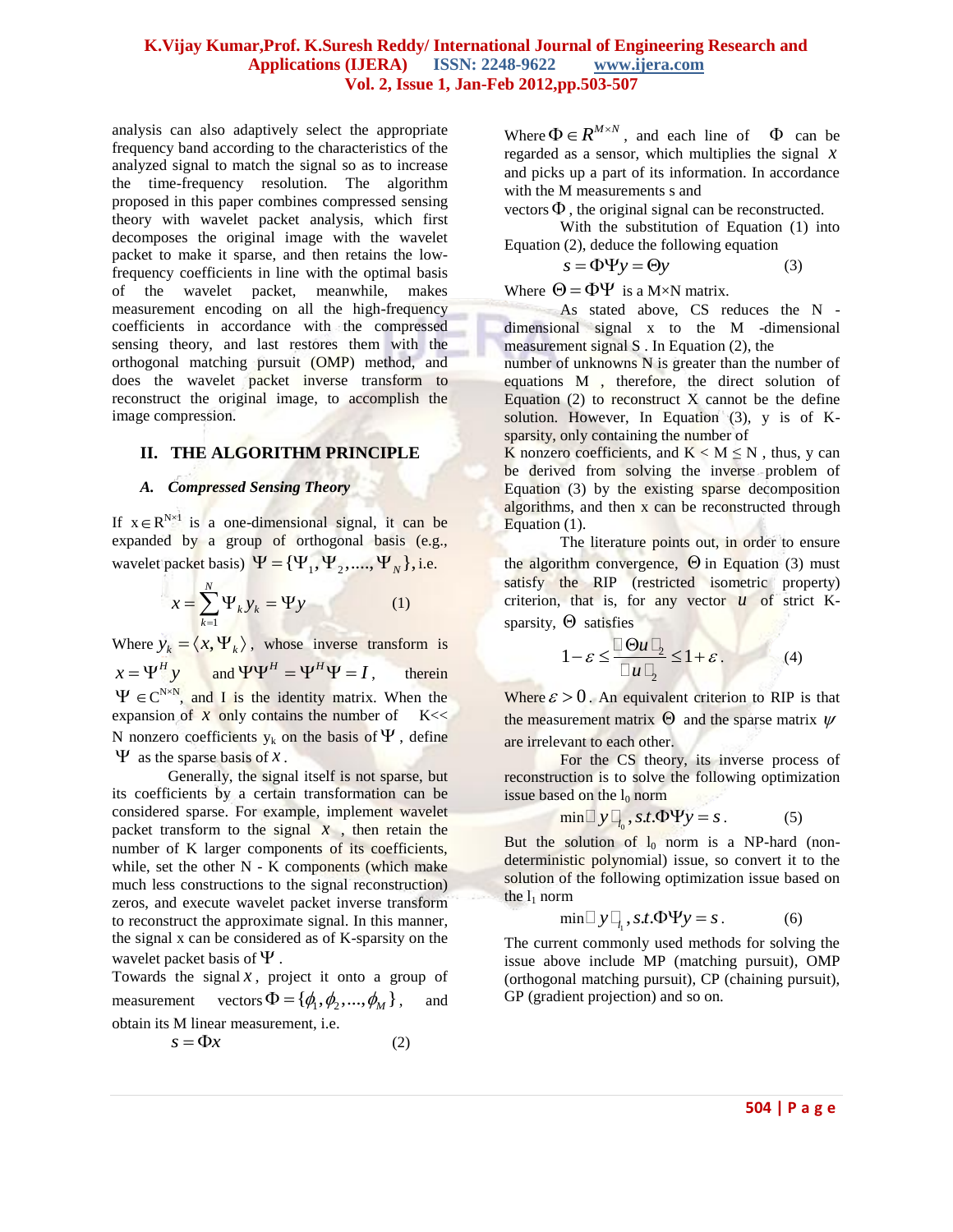## **K.Vijay Kumar,Prof. K.Suresh Reddy/ International Journal of Engineering Research and Applications (IJERA) ISSN: 2248-9622 www.ijera.com Vol. 2, Issue 1, Jan-Feb 2012,pp.503-507**

#### B. *Wavelet Packet Analysis*

Given the orthogonal scale function  $\phi(t)$ 

and wavelet function  $\psi(t)$ , the scale relationship between them is described as follow

$$
\phi(t) = \sqrt{2} \sum_{k \in \mathbb{Z}} h_k \phi(2t - k)
$$
\n
$$
\psi(t) = \sqrt{2} \sum_{k \in \mathbb{Z}} g_k \phi(2t - k)
$$
\n(7)

Where  $h_k$  and  $g_k$  are filter coefficients of the multiresolution analysis.

With further extension of the two-scale equations above, the recursive relations are presented below

$$
W_{2n}(t) = \sqrt{2} \sum_{k \in \mathbb{Z}} h_k W_n(2t - k)
$$
  

$$
W_{2n+1}(t) = \sqrt{2} \sum_{k \in \mathbb{Z}} g_k W_n(2t - k)
$$
 (8)

When  $n = 0$ ,  $W_0(t) = \phi(t)$ , and  $W_1(t) = \psi(t)$ . The function set  $\{W_n(t)\}\,$ ,  $n \in \mathbb{Z}$  defined as above is the wavelet packet determined by  $W_0(t) = \phi(t)$ . Thus, the wavelet packet  $\{W_n(t)\}, n \in \mathbb{Z}$  containing the scale function  $W_0$  (t) and the mother wavelet  $W_1(t)$  is a function set of certain correlations.

The idea of wavelet packet tree is similar to that of wavelet decomposition, but the wavelet packet transform provides a more sophisticated and flexible analysis method for the signal frequency band, which makes decompositions on all the smooth and detailed sub-bands level-by-level, without redundancies and omissions, consequently achieving better analyses of time frequency localization to the signals containing a large number of intermediate and high frequency information. In this way, wavelet packet analysis can be designed to find the optimal description of the original signal. The 2-D wavelet packet tree with 2 level decomposition, in comparison with the wavelet tree, is shown in Fig. 1.

Image compression based on the wavelet packet tree must select a good basis function to effectively indicate the characteristics of the original image. To select an ideal wavelet packet basis, first define a cost function of the given sequence, and then find the basis that minimizes the cost function from all the wavelet packet bases. For a given sequence, the least cost means its most effective representation, and the corresponding basis is called the optimal basis of wavelet packet. This paper utilizes the Shannon entropy criterion to determine the optimal wavelet packet basis, and Shannon entropy is computed by the following formula

$$
H(x) = -\sum_{i} |x_i|^2 \cdot \log |x_i|^2, s.t. \log 0 = 0.
$$
 (9)

$$
\eta(x) = -\sum_{i} P_{i} \log P_{i}.\tag{10}
$$

Where  $P_i = |x_i|^2 / ||x||^2$ , and  $[x_n]$  is the expansion coefficient sequence of the signal based on an orthogonal wavelet packet.

#### **III.THEALGORITHM IPLEMENTATION**

Sparsity or compressibility of the signal to be processed is the premise to apply CS. In general, the signal itself is not sparse, but its coefficients by a certain transformation can be considered sparse or compressible. The algorithm proposed in this paper first decomposes the original image with the wavelet packet to make it sparse, and then carries out the nonadaptive measurement encoding on the corresponding wavelet packet coefficients on the basis of CS, to complete the image compression. The specific implementation steps of the algorithm are as follows:

1) Select an appropriate wavelet function and set a required decomposition level, then execute the wavelet packet foil decomposition on the original image.

2) Determine the optimal basis of the wavelet packet in the light of the Shannon entropy criterion.

3) As the main information and energy of the original image are concentrated in the low-frequency subband by the wavelet packet transform, which plays a very important role in the image reconstruction, all the low-frequency coefficients are compressed losslessly in order to reduce the loss of the useful information.

4) According to the theory of CS, select an appropriate random measurement matrix, and make measurement encoding on all the high-frequency coefficients in line with the optimal basis of the wavelet packet, and obtain the measured coefficients. 5) Restore all the high-frequency coefficients with the method of OMP from the measured coefficients.

6) Implement the wavelet packet inverse transform to all the restored low-frequency and high-frequency coefficients, and reconstruct the original image.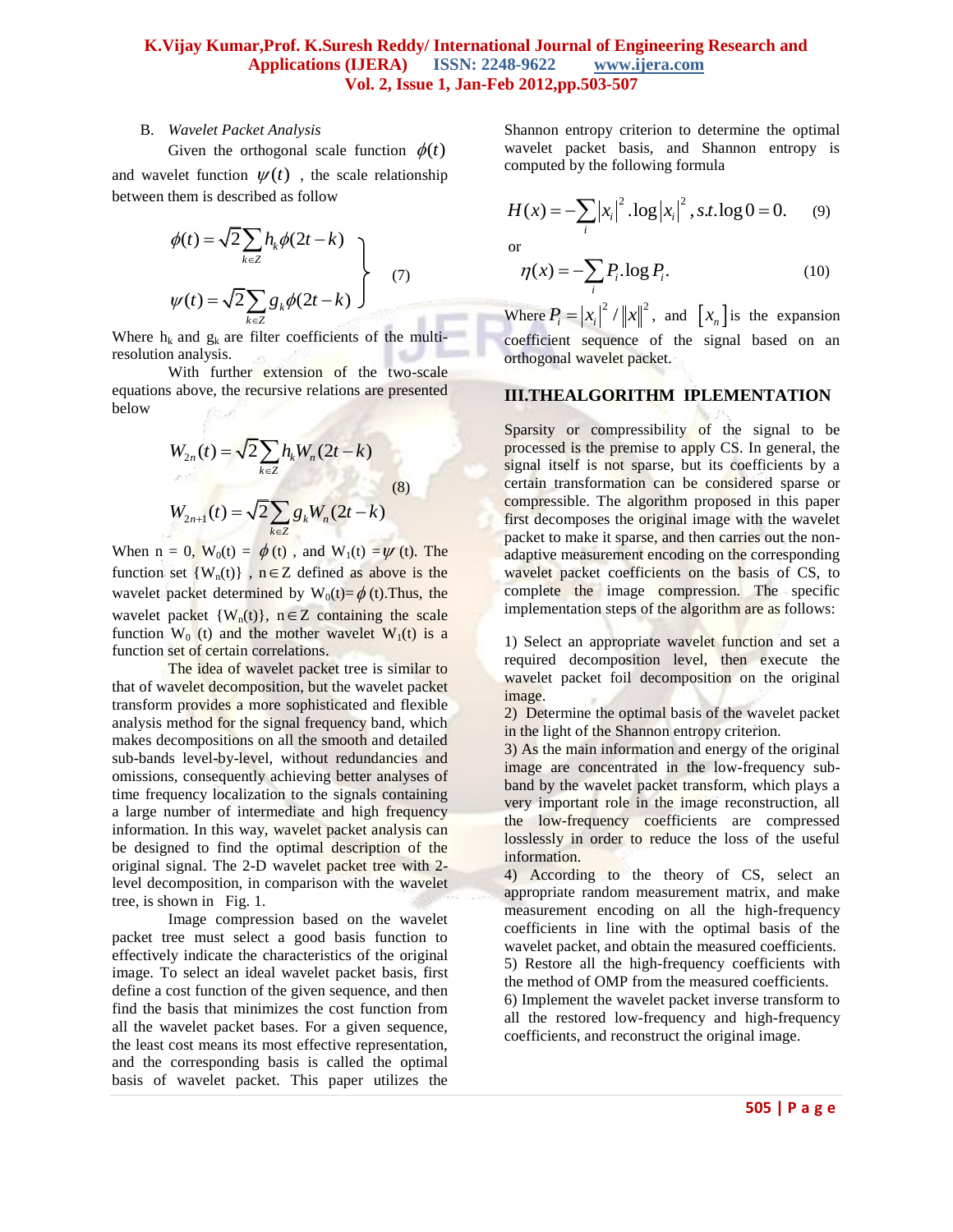## **IV. THE ALGORITHM SIMULATION**

In accordance with the above steps, implement the algorithm simulation using MATLAB to four selected test images of much detailed information with the size of 256 X 256, as shown in Fig. 2. In the experiment, select the wavelet function 'sym8' of approximate symmetry to do the 2-level wavelet packet decomposition of the input image, and select the random Gaussian matrix obeying the  $(0, 1/N)$ distribution as the measurement matrix. As the lowfrequency sub-band by the wavelet packet decomposition is the approximation of the original image at different scales, which is not considered sparse, the algorithm only proceeds to the measurement encoding on all the high-frequency coefficients of the wavelet packet decomposition, so as to reduce the loss of the useful information. The relation curves between the number of measured coefficients and PSNR of the reconstructed image are shown in Fig. 3, which also illustrates the comparison of the algorithm proposed in this paper with the other two image compression algorithms both based on CS. In Fig. 3, algorithm l' executes measurement encoding on all the coefficients of wavelet transform together, and 'algorithm 2' implements measurement encoding only on the high-frequency coefficients of wavelet transform, and 'algorithm 3' represents the algorithm proposed in this paper.



Fig. 1. (a) Wavelet tree; (b) Wavelet packet tree with full decomposition.





Fig. 2. Four original test images used to simulate the algorithms:

(a) Lena: (b) Barbara: (c) Cameraman: (d) Pirate.



Fig. 3. Comparison results of four test images with three algorithms: (a) comparison results of Lena; (b) comparison results of Barbara; (c) comparison results of Cameraman; (d) comparison results of Pirate.